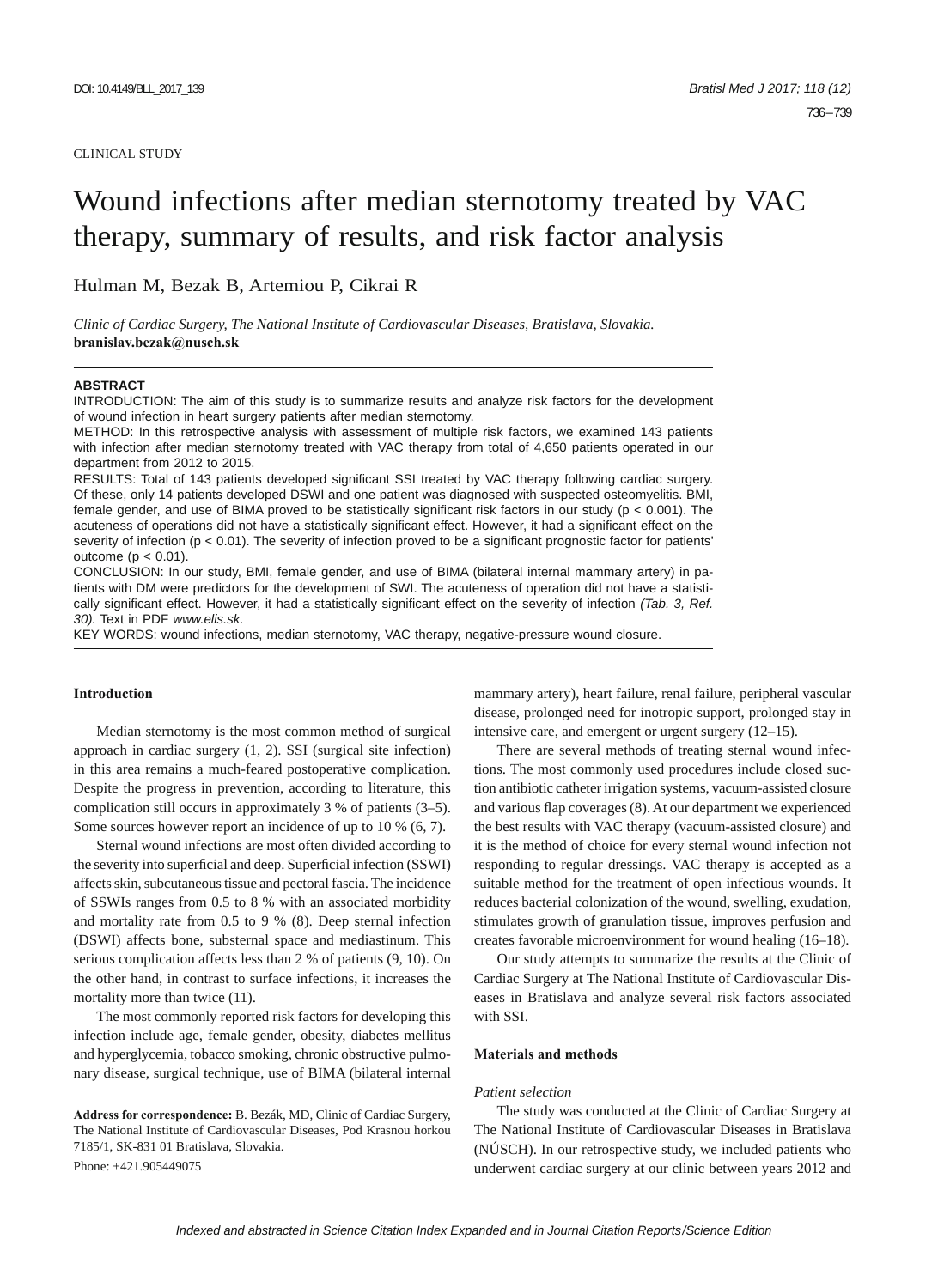2015 and developed SSI in the postoperative course treated by VAC therapy. Small uncomplicated infections with ASEPSIS score (19) under 30 that were treated only by daily dressing were not included in the study. Similarly, patients with wound infections at other sites (wound infections after saphenectomy, in inguinal or deltoideopectoral region, etc.) were not included in the study. We analyzed the risk factors of 143 patients who developed SSI after median sternotomy and were treated with VAC therapy from total of 4,650 operated patients.

#### *Statistical analysis*

After processing individual data, we used Fisher's exact test to determine statistical significance. We preferred Fisher's test over X2-test because some of the analyzed groups of patients were relatively small and would invalidate the X2-test. The probability randomness threshold was set at 0.01, meaning there is substantial evidence against the null hypothesis. Numerical variables were presented as mean with minimal, maximal and median values, and categorized variables were summarized by percentages. For the statistical analysis we used statistical analysis tools available at http://www.socscistatistics.com.

An informed consent and institutional review board permission were obtained to present these results.

# **Results**

## *Incidence*

In the period from 2012 to 2015, a total of 143 patients (3.08 %) developed significant SSI treated by VAC therapy following cardiac surgery. Of these, only 14 patients developed DSWI (0.3 % of total patients) and one patient was diagnosed with suspected osteomyelitis.

The study population consisted of a total of 74 men aged 38–83 years and 69 women aged 29–85 years. The mean age of men and women was 63 and 67 years, respectively. The most common primary diagnoses among SSI group were coronary heart disease (64 %) and aortic stenosis (8 %). The most common operations were CABG (69 %) and aortic valve replacement (8 %). We analyzed

|  |  |  |  |  |  | Tab. 1. Infectious agents cultivated from wound swabs. |  |  |  |
|--|--|--|--|--|--|--------------------------------------------------------|--|--|--|
|--|--|--|--|--|--|--------------------------------------------------------|--|--|--|

| Infectious agent            | Percentage of infected wounds |
|-----------------------------|-------------------------------|
| Staphylococcus epidermidis  | 25.17 %                       |
| Enterococcus faecalis       | 22.38 %                       |
| Unknown                     | 17.48 %                       |
| Staphylococcus aureus       | 17.48 %                       |
| Pseudomonas aureginosa      | 7.69 %                        |
| Escherichia coli            | 6.99 %                        |
| <b>MRSA</b>                 | 6.99 %                        |
| Klebsiella pneumoniae       | 5.59 %                        |
| Proteus mirabilis           | 4.9%                          |
| Klebsiella oxytoca          | 4.2%                          |
| Staphylococcus haemolyticus | 3.5 %                         |
| Negative                    | 2.8%                          |
| Staphylococcus hominis      | 2.8%                          |
| Staphylococcus lugdunensis  | 2.8%                          |
| Fungi                       | 2.8%                          |
| Other                       | 18.88 %                       |

| Tab. 2. Impact of acuteness of operation on the severity of SWI |  |  |  |  |
|-----------------------------------------------------------------|--|--|--|--|
| $(p < 0.01)$ .                                                  |  |  |  |  |

| Acuteness<br>of operation | Number<br>of patients | Superficial<br>wounds | Deep<br>wounds |
|---------------------------|-----------------------|-----------------------|----------------|
| Planned                   | 129                   | 121                   |                |
| Emergent                  |                       |                       |                |
| Urgent                    |                       |                       |                |

5 risk factors in association with VAC therapy, including female gender, obesity, diabetes mellitus and hyperglycemia, use of BIMA (bilateral internal mammary artery), and emergency of surgery.

A majority of patients was suitable for secondary suture of the wound after the infection had been treated (two sterile cultivation results from wound swabs and growth of granulation tissue). Part of the patients with extensive damage however, required reconstructive surgery using tissue flaps. Of the total number of wounds, superficial were present in 85 %, deep in 10 %, complicated superficial infections in 4 % and suspected osteomyelitis in 1 % of patients. The most common pathogens isolated from wound swabs were *Staphylococcus epidermidis* (25.17 %), *Enterococcus faecalis* (22.38 %) and *Staphylococcus aureus* (17.48 %). Other relatively frequent agents were *Pseudomonas aureginosa* (7.69 %), MRSA (6.99 %) and *E. coli* (6.99 %). These data are presented in Table 1.

## *BMI*

In the SSI group, the average BMI was higher (30.72; min: 18.8; max: 45.062; median: 30.67) compared to the average BMI of all operated patients (28.48). In the SSI group, only 13 % of patients had normal BMI; 31 % of patients were overweight, 51 % obese and 6 % morbidly obese  $(BMI > 40)$ .

## *Gender*

The SSI group had a significantly higher proportion of female patients compared to the group of all operated patients (48.25 % and 31.38 %, respectively). In our study, the female gender was confirmed to be a statistically significant factor ( $p < 0.01$ ).

#### *Diabetes mellitus and use of two arterial grafts in CABG*

The use of bilateral internal mammary artery for myocardial revascularization in patients with diabetes mellitus proved to be a significant risk factor for developing SSI ( $p < 0.01$ ). Patients with this combination of risk factors had a 2.5 times higher risk of developing SSI compared to total risk (7.79 % and 3.08 %, respectively).

Data summarizing risk factors, namely BMI, gender and DM + BIMA are presented in Table 2.

#### *Severity of infection*

Development of DSWI significantly worsens the prognosis of patient compared to SSWI. In the group of 14 patients with DSWI. 9 (64 %) patients died, 4 (29 %) were discharged from hospital or transferred to other departments, and 1 patient (7 %) had extensive tissue damage requiring tissue flap surgery. In the group with SSWI, 84 % patients were discharged, the mortality was 11 %, and 5 % of patients required tissue flap surgery. The severity of infection is thus a statistically significant prognostic factor ( $p < 0.01$ ).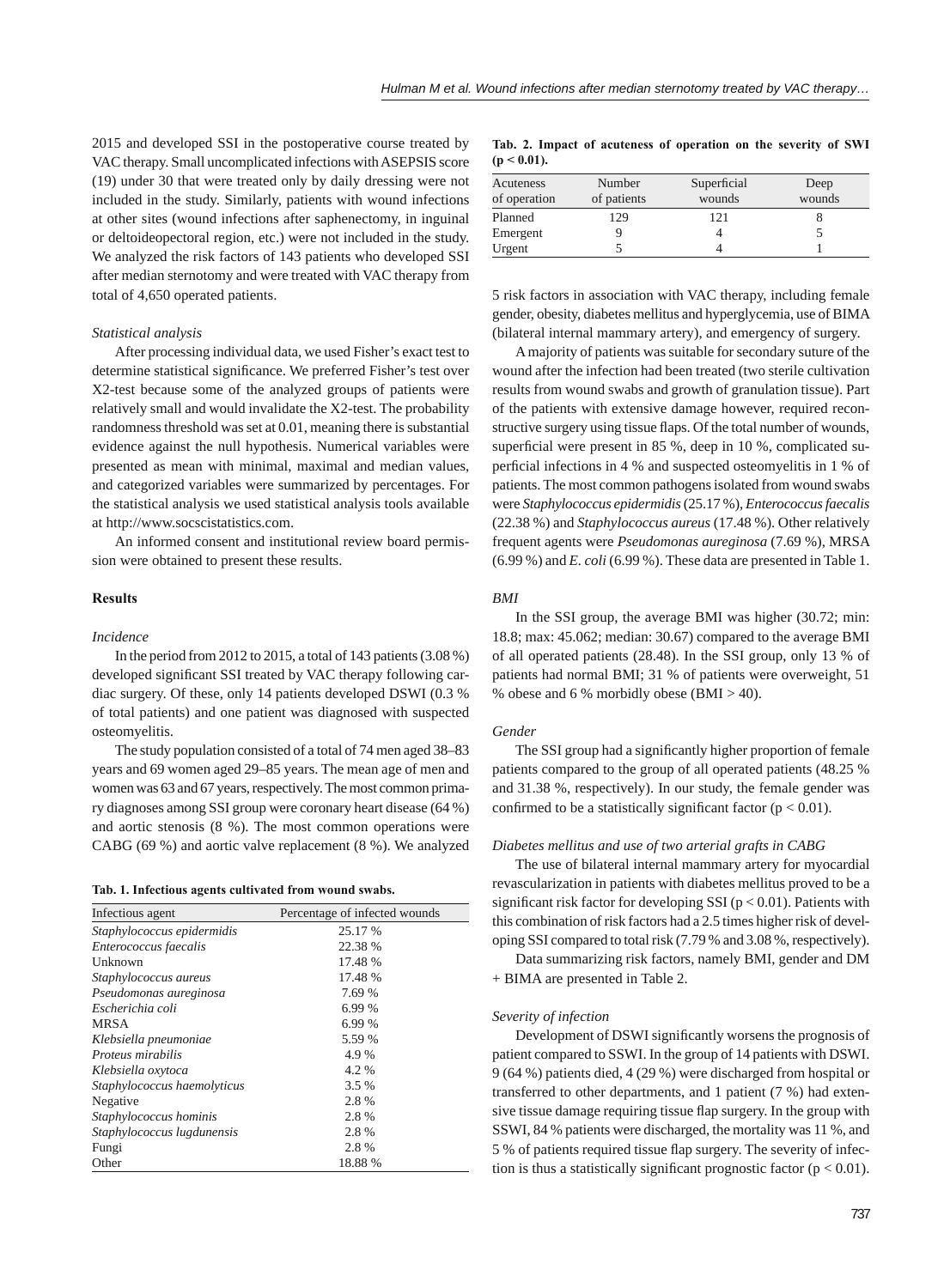736 – 739

#### **Tab. 3. Risk factors.**

| Risk factor                       | All patients | SWI group | p      |
|-----------------------------------|--------------|-----------|--------|
| Average BMI $[kg.m^2]$            | 28.48        | 30.72     | < 0.01 |
| Proportion of female patients     | 31.38 %      | 48.25 %   | < 0.01 |
| Diabetes mellitus $+$ use of BIMA | 3.08 %       | 8%        | < 0.01 |

## *Acuteness of the operation*

The acuteness of operations did not have a statistically significant effect on the development of SSI. However, it had a statistically significant effect on the severity of infection ( $p < 0.01$ ). In the group of electively operated patients with SSI, only 6.2 % developed DSWI. In contrast, patients in urgent group developed DSWI in 20 % while in emergent group in as much as 56 %. These data are presented in Table 3.

## **Discussion**

In the period between 2012 and 2015, 3.08 % of patients developed SSI after median sternotomy. The incidence is slightly lower than the actual incidence since we included only patients treated with VAC therapy. The common practice at our department is to use VAC therapy for every infection not manageable by standard dressing. These results still compare to the incidence spectrum of SSI most commonly reported in literature, which is approximately 3 % of patients (3–4). Some sources however report the incidence of up to 10 % (6, 7).

The incidence of DSWI in our study was 0.3 % and every patient with DSWI was treated by deep VAC therapy. Compared to other studies, this incidence is on the lower end of the spectrum (9, 10, 20). The mortality associated with DSWI in our study was however significantly higher (64 %) compared to the results of other studies which range from 10 up to 40 % (18). These results may be biased due to the small number of patients in the DSWI group (14 patients over the period of 4 years) but require a further investigation nonetheless.

BMI is a widely acknowledged risk factor for the development of SSI (12–15). According to a study from Brazil (21), the odds ratio for developing SWI in patients with BMI > 30 is 1.56 while in patients with  $BMI > 40$ , it is 6.27. The average BMI in the SSI group in our study was 30.72. Only 13 % of patients had normal BMI; 31 % of patients were overweight, 51 % obese and 6 % morbidly obese (BMI  $>$  40).

The infectious agents associated with SSI were most commonly skin commensals (*Staphylococcus epidermidis;* 25.17 %) and microorganisms originating in the digestive tract (*Enterococcus faecalis*; 22.38 %). These results correlate with the previous study by Lamaignen et al (22).

In our study, the female gender was confirmed to be a statistically significant factor ( $p < 0.01$ ). The SSI group had a significantly higher proportion of female patients compared to the group of all operated patients (48.25 % and 31.38 %, respectively). A study from Tehran Heart Center reported results very comparable to ours (52.3 % compared to 25.5 %) (23). This study interestingly also states that female gender is not viewed as a significant risk factor by other related investigations.

In our experience, one of the most feared combinations of risk factors is diabetes mellitus and the use of two arterial grafts in CABG. Arterial grafts are superior to venous ones in terms of patency (24). Use of two arterial grafts (BIMA, bilateral use of IMA – left and right internal mammary artery) for myocardial revascularization is therefore a favorable alternative compared with the use of one arterial graft and one venous graft (24, 25). Although there are still no conclusive data, the use of BIMA improves survival and reduces the need for redo surgery (26). This procedure however carries an increased risk of developing SSI due to the disruption of blood supply to this area. In our study, patients with this combination of risk factors had a 2.5 times higher risk of developing SSI compared to total risk (7.79 % and 3.08 %, respectively). In contrast, a more recent study (27) states that the use of BIMA was not associated with a significantly higher morbidity.

The acuteness of operations in our study did not have a statistically significant effect on the development of SSI. However, it had a statistically significant effect on the severity of infection. Other studies (28, 29) also report higher risk of developing DSWI in emergent or urgent operations. But according to an older study (30), the emergency of operation affects the incidence of SSI in general, and not only the severity of infection as we observed.

There are several limitations to our study. It is a single-center retrospective study. The investigation of patients was limited to the hospital admission and did not include long-term follow-up after discharge. The fact that the number of patients in DSWI group was relatively small could cause a bias.

In conclusion VAC therapy is an effective treatment for the management of SWI. Our results are comparable with the results reported in literature. BMI, female gender, and use of BIMA are predictors for the development of SWI in our study.

### **References**

1. Dürrleman N, Massard G. Modified lateral thoracotomy. Multimedia Manual of Cardio-Thoracic Surgery 2006; 0810 (2006): mmcts–2006.

**2. Oda, T.** Operative technique of median sternotomy. Kyobu geka. Jap J Thorac Surg 2010; 63 (Suppl 8): 632–635.

**3. Lepelletier D et al.** Surgical-site infection after cardiac surgery: incidence, microbiology, and risk factors. Infect Control Hosp Epidemiol 2005; 26 (5): 466–472.

**4. Marković-Denić L et al.** Incidence of surgical site infection after open heart surgery. Acta Chir Iugosl 2009; 57 (2): 45–48.

**5. Si D et al.** Surgical site infections following coronary artery bypass graft procedures: 10 years of surveillance data. BMC Infect Dis 2014; 14 (1): 1.

**6. Finkelstein R et al.** Surgical site infection rates following cardiac surgery: the impact of a 6-year infection control program. Amer J Infect Control 2005; 33 (8): 450–454.

**7. Cove ME, Spelman DW, MacLaren G.** Infectious complications of cardiac surgery: a clinical review. J Cardiothor Vasc Anesth 2012; 26 (6): 1094.

**8. Kimberly S, Anderson E, Harper JG.** Overview and management of sternal wound infection. Semin Plast Surg 2011; 25 (1).

**9. Hiroshi K et al.** Deep sternal wound infection after cardiac surgery. J Cardiothor Surg 2013; (8): 1.